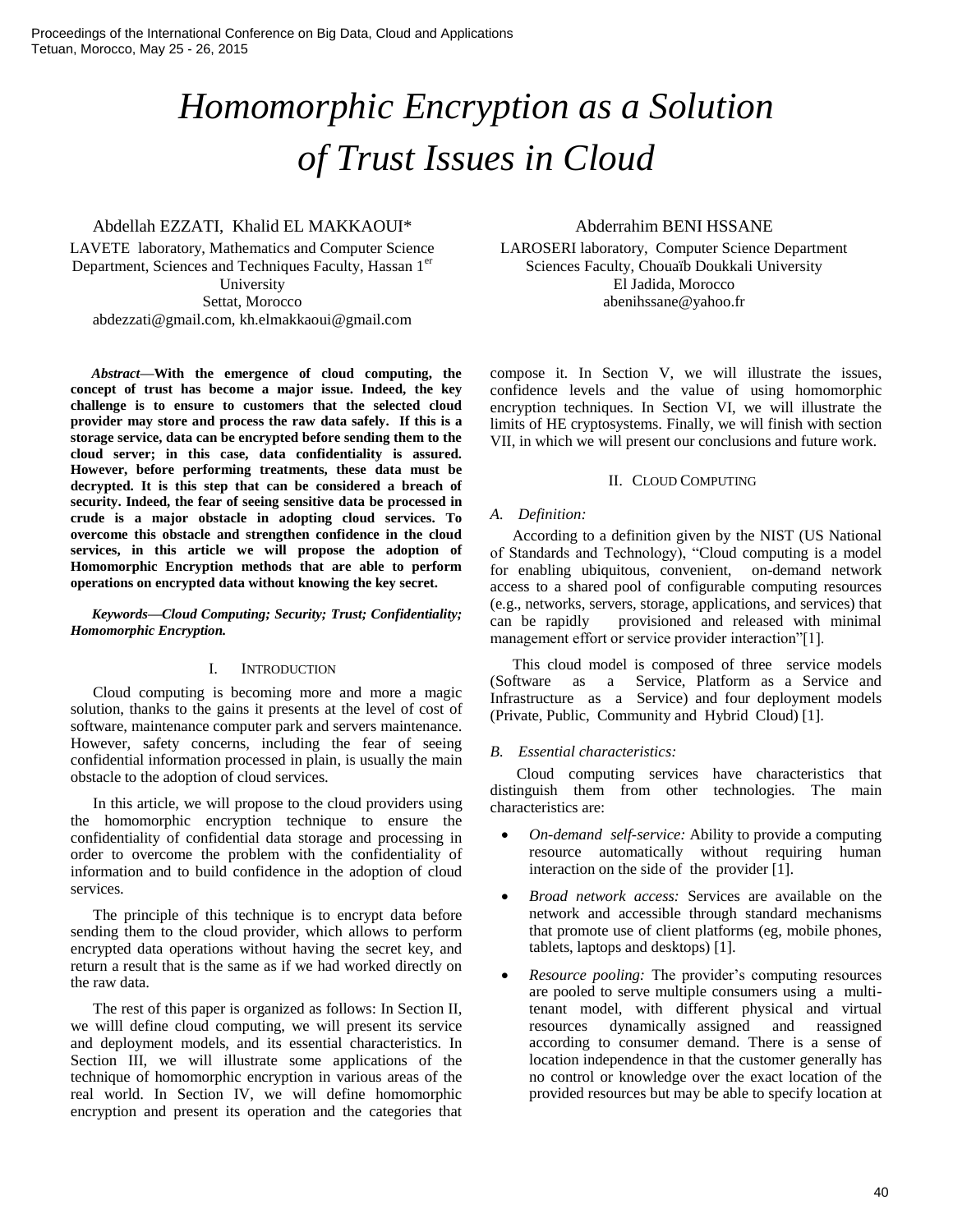a higher level of abstraction (e.g., country, state, or datacenter) [1].

- *Rapid elasticity:* Possibility to change very quickly the capacity provided, either more or less [1].
- *Measured service:* Cloud systems automatically control and optimize resource use by leveraging a metering capability at some level of abstraction appropriate to the type of service (e.g., storage, processing, bandwidth, and active user accounts). Resource usage can be monitored, controlled, and reported, providing transparency for both the provider and consumer of the utilized service [1].

#### III. RELATED WORKS

Applications using the homomorphic encryption technique in the real world are very diverse and numerous. We will present here some.

The cloud private system of storage of electronic medical records of patients, has been proposed. In this system, all data in these files are encrypted by health care providers, before being transferred to the cloud storage system. Secret keys for access to the raw data folders are shared between the patient and the specific suppliers. However, this system does not allow the cloud to perform processing on the data without search by keywords. With the implementation of fully homomorphic encryption, cloud allows to perform operations on encrypted data, and send patient updates, alerts and relevant information based on the received data [2].

In the financial sector, there is a potential application scenario, with the objective of safeguarding confidential data and business customers and functions calculated on the data. Dissemination of relevant information such as data on companies, the stock price etc., are essential in making investment decisions. These data should be disse possible. The functions which make calculations on these data must be owners. They are based on new predictive models of the performance of share prices, which can be the result of costly research carried out by financial analysts. Most companies want to hide these private models to their competitors in order to preserve their investments. With the use of fully homomorphic encryption, some of these functions will be evaluated in private mode. The client will thus transfer an encrypted version of the function to the cloud, for example a program where some of the evaluations are specified encrypted entries. Streaming data is encrypted by the client's public key before being transferred to the cloud. Then the cloud service evaluates the private function on encrypted inputs using the encrypted program description. After the performance of operations on these data, cloud returns a result itself encrypted to the client [2].

Also, Sutar and Patil proposed an authentication framework in the Cloud, considering three parts, namely: Server Cloud, the cloud user and third parties. Then, using homomorphic encryption mechanism, the exchange of information between the parties mentioned will be preserved. Here, the authentication process is carried out by a third party after comparing the information of two other parties (user and the server cloud). This system has reduced the cloud server calculations and at the same time has preserved the confidential information of the user [3].

#### IV. HOMOMORPHIC ENCRYPTION

#### *A. History*

In 1978, Ronald Rivest, Leonard Adleman and Michael Dertouzos suggested for the first time homomorphic encryption concept [4]. RSA is a public key cryptosystem, which is a multiplicative homomorphic encryption system. The Shafi Goldwasser and Silvio Micali (GM) encryption system was proposed in 1982, it was an additive homomorphic encryption, but it can encrypt just a single bit [5]. In 1984, Taher ElGamal proposed a public-key cryptosystem, which is a multiplicative homomorphic encryption system [6]. In 1999, the French mathematician, Pascal Pailler proposed a new encryption algorithm, named cryptosystem Pailler, who was also an additive homomorphic encryption system [7]. In 2005, Dan Boneh, Eu-Jin Goh and Kobi Nissim invented an encryption system (BGN), with which we can perform an unlimited number of additions, but with only one multiplication [8]. In 2006, Xing Guangli et al have proposed a homomorphic encryption scheme which is extended to real numbers. In this system, the operations of addition, subtraction, multiplication and division are possible [9]. In 2008, Chen Liang and Chengmin Gao proposed Algebra Homomorphic Encryption Scheme Based On Updated ElGamal (AHEE) [10, 11]. In 2009, Craig Gentry implemented the fully homomorphic encryption scheme that was able to make many additions and multiplications using ideal lattices and with the bootstrap method [12]. In 2013, Gorti VNKV Subba Rao proposed Enhanced homomorphic Encryption Scheme (EHES) for homomorphic encryption / decryption with the IND-CCA secure system. This system allows you to perform operations of addition, multiplication and mixed operations [13].

## *B. Homomorphic Encryption (HE)*

Homomorphic encryption systems are capable of performing operations on encrypted data without knowing the secret key. These operations generate a result, which is itself encrypted (i.e. incomprehensible even to cloud provider). The result obtained is the same as if we performed these operations on the raw data [14].

 Mathematically speaking, we say that a system is homomorphic encryption if: from  $Enc(x)$  and  $Enc(y)$ , it is possible to calculate Enc(f(x, y)), where f can be : +,  $\times$ ,  $\oplus$  $[15]$ .

The principles of the operation of the Homomorphic Encryption are as follows, and as shown in Figure 3[10, 14]:

- 1) **Key generation**: The client generates the public key
- 2) (**pk**) and the secret key (**sk**).
- 3) **Encryption**: The client encrypts the data with **pk**. And sends the encrypted data and **pk** to the Cloud server.
- 4) **Storage**: The encrypted data and **pk** are stored in the cloud database.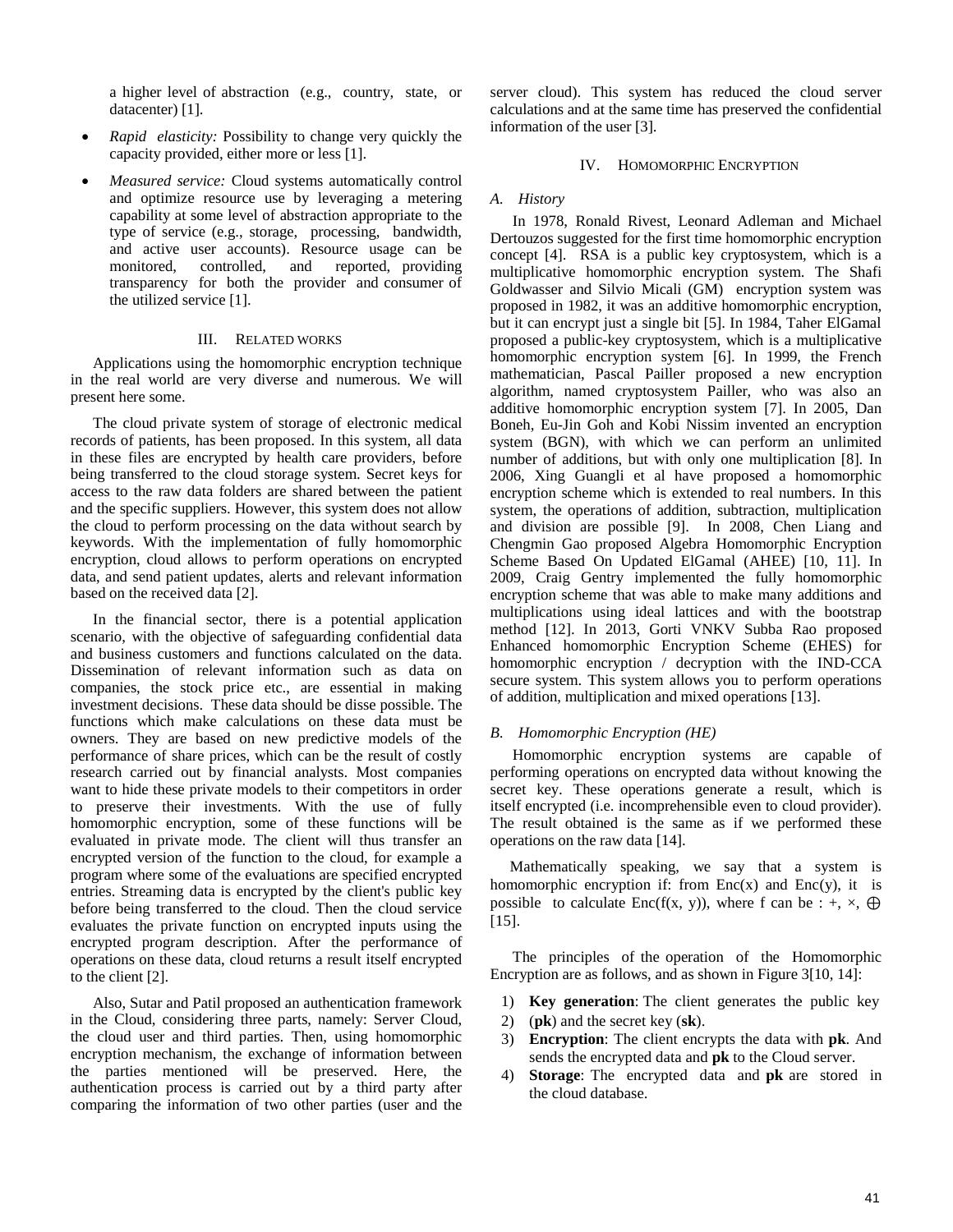- 5) **Request**: The client sends a request to the server to perform operations on encrypted data.
- 6) **Evaluation**: The processing server processes the request and performs the operations requested by the client.
- 7) **Response**: Cloud provider returns to the client the processed result.
- 8) **Decryption**: The client decrypts the returned result, using **sk**.



Figure 1. Homomorphic Encryption functions

Among the homomorphic encryption systems are distinguished, depending on the operations that evaluates raw data, multiplicative homomorphic encryption and additive homomorphic encryption.

- *Multiplicative Homomorphic Encryption:* A homomorphic encryption is multiplicative, if there is an algorithm that can calculate Enc  $(x \times y)$  from Enc  $(x)$ and Enc (y) without knowing x and y [16].
- *Additive Homomorphic Encryption:* A homomorphic encryption is additive, if there is an algorithm that can calculate Enc  $(x + y)$  from Enc  $(x)$  and Enc  $(y)$  without knowing x and y [16].

Among Homomorphic Encryption systems, we distinguish three categories, depending on the operations performed on the data :

- **Partially Homomorphic Encryption (PHE) :** allows to perform operations on encrypted data, let multiplication or addition, but not both [17].
- **Somewhat Homomorphic Encryption (SWHE) :**  allows to perform more than one operation, but a limited number of multiplication and addition operations [17].
- **Fully Homomorphic Encryption (FHE):** This is a cryptographic system that supports an unlimited number of both additions and multiplications [17].

Table I presents the categories different homomorphic encryption systems.

| HE scheme   | <b>PHE</b> | <b>SWHE</b> | <b>FHE</b> |
|-------------|------------|-------------|------------|
| <b>RSA</b>  |            |             |            |
| <b>GM</b>   |            |             |            |
| ElGamal     |            |             |            |
| Pailler     |            |             |            |
| <b>BGN</b>  |            |             |            |
| <b>AHEE</b> |            |             |            |
| Graig's     |            |             |            |
| <b>EHFS</b> |            |             |            |

## *C. HE cryptosystems:*

HE systems are numerous. We present two cryptosystems are: ElGamal and EHES.

*1) ElGamal cryptosystem*

| Preparation of Key                                                |  |  |
|-------------------------------------------------------------------|--|--|
| Input: $p \in \mathbb{P}$ (random and large prime)                |  |  |
| Find a generator g of the multiplicative group $Z_n$ <sup>*</sup> |  |  |
| Choose a random integer $a \in [2, p-2]$                          |  |  |
| Compute $y = g^a \mod p$                                          |  |  |
| Output: (pk, sk)                                                  |  |  |
| public key: $pk = (p, g, y)$                                      |  |  |
| secret key: $sk = (a)$                                            |  |  |
|                                                                   |  |  |
| Encryption: Enc (m, pk)                                           |  |  |

| $\text{Energy}$ Encryption: Enc $(m, pk)$ |  |  |
|-------------------------------------------|--|--|
| Input: message $m \in Z_n$                |  |  |

- Choose a random integer  $k \in [2, p-2]$
- Compute  $c_1 \equiv g^k \mod p$  $c_2 \equiv m \times y^k \mod p$

Output: encrypted message  $c = (c_1, c_2)$ 

| Decryption: Dec(c, sk)                        |  |  |
|-----------------------------------------------|--|--|
| Input: $c = (c_1, c_2)$                       |  |  |
| Compute $m \equiv c_1^{-a} \times c_2 \mod p$ |  |  |
| <b>Output:</b> clear message $m \in Z_p$      |  |  |

## Figure 2. ElGamal Algorithm

Suppose we have two encrypted messages C1 and C2 by the ElGamal algorithm, such as:  $C_1 = (c_{11}, c_{12})$  et  $C_2 = (c_{21}, c_{22})$ 

Multiplicative:

$$
(c_{11}, c_{12}). (c_{21}, c_{22}) \equiv (c_{11}c_{21}, c_{12}c_{22})
$$
  
\n
$$
\equiv (g^{kl}g^{k2}, (m_1 \times y^{k1}) (m_2 \times y^{k2}) \text{ mod } p
$$
  
\n
$$
\equiv (g^{k1+k2}, (m_1 \times m_2)y^{k1+k2}) \text{ mod } p
$$
  
\n
$$
\equiv \text{Enc } (m_1 \times m_2, pk)
$$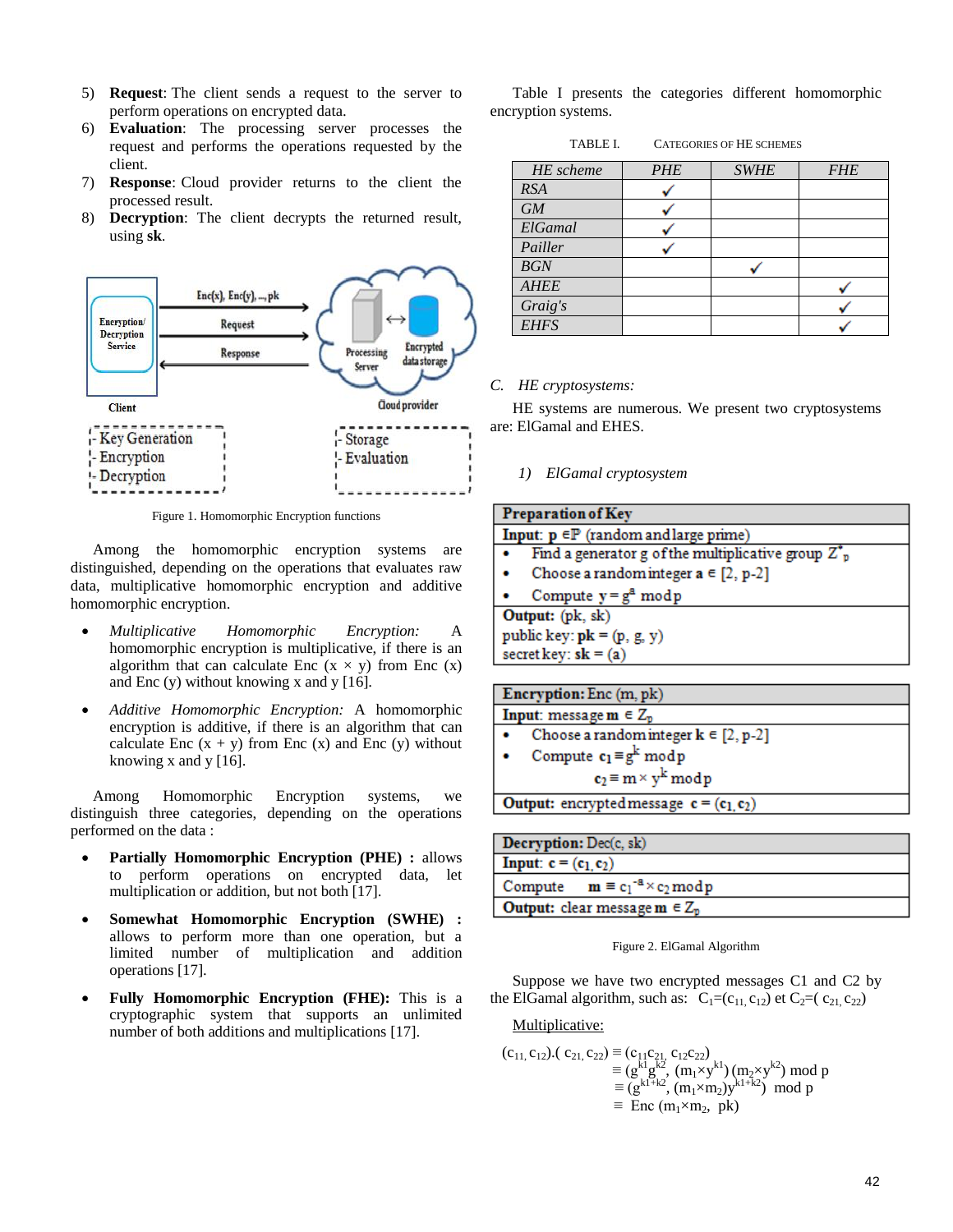# *2) EHES cryptosystem*

| <b>Preparation of Key</b>                                                       |  |  |
|---------------------------------------------------------------------------------|--|--|
| <b>Input:</b> $p, q \in \mathbb{P}$ (large prime numbers), such that $q \leq p$ |  |  |
| Compute: $\mathbf{n} = \mathbf{p} \times \mathbf{q}$                            |  |  |
| Output: (pk, sk)                                                                |  |  |
| public key : $pk = (n)$                                                         |  |  |
| Secret key : $sk = (p, q)$                                                      |  |  |

| <b>Encryption</b> : Enc $(m, pk, sk)$         |  |  |
|-----------------------------------------------|--|--|
| <b>Input:</b> $m \in Z_p$                     |  |  |
| Generate a random number r                    |  |  |
| Compute: $c \equiv m + r \times p^q \pmod{n}$ |  |  |
| <b>Output:</b> $c \in Z_n$                    |  |  |

| Decryption : $Dec(c, sk)$    |
|------------------------------|
| <b>Input:</b> $c \in Z_n$    |
| Compute: $m \equiv c \mod p$ |
| Output: $m \in Z_p$          |
|                              |

Figure 3. EHES Algorithm

Let x,  $y \in Z_p$ ,  $pk = (n)$  and  $sk = (p, q)$ 

Multiplicative:

Enc  $(x \times y) \equiv$  (Enc  $(x) \times$  Enc  $(y)$ ) (mod n), or  $x \times y = Dec$  (Enc  $(x) \times Enc(y)$ )  $\equiv$  (Enc (x)  $\times$  Enc (y)) (mod p)

Additive:

Enc  $(x + y) \equiv$  Enc  $(x) +$  Enc  $(y)$  (mod n), or  $x + y = Dec (Enc (x) + Enc (y))$  $\equiv$  (Enc (x) + Enc (y)) (mod p)

*V.* TRUST ISSUES IN CLOUD COMPUTING

With the services offered by the cloud providers, companies can increase their productivity in the shortest possible time, with fewer staff and reduced costs. However, the adoption of such a service can only be done if security is ensured. Indeed, the major challenge is to strengthen the trust of customers by assuring them that the cloud providers may store and process data securely [18].

Indeed, ensuring optimum level of security has become a necessity to preserve the integrity, confidentiality and availability of services associated with the Cloud. for strengthen the trust of customers. We will classify this trust into two levels, according to the requirements of customers (businesses, consumers, etc.):

## *A. Level one of the trust:*

At this level, customers can trust the cloud service providers if privacy, data integrity and service availability are ensured. The following figure shows level one of the trust.





- *Availability:* is the property of information to be accessible and usable upon demand by an authorized entity[19].
- *Integrity:* is the property of information not to be altered. This means that the system must prevent undue modification of information (i.e, of a modification by unauthorized users or incorrect modification by authorized users) [20].
- *Privacy:* refers to the will of a user to control the disclosure of private information (authentication, authorization and access control) communication of encrypted data, and management of user identity [21].

# *B. Level two of the trust:*

Even security associated with level one of the trust is assured, in the case of confidential data, customers require to ensure the confidentiality of storing and processing data. Figure 5 presents level two of the trust.



*Figure 5. Level two of the trust*

 *Confidentiality:* ensures that data remains confidential and invisible to the cloud provider, and even if the provider data centers have been attacked, customer data can neither be stolen nor reused [14].

In an unreliable environment , like in the public cloud , the confidentiality of the storage of confidential data and their treatment must be ensured. Thus, researchers noted a useful encryption method in this type of environment: homomorphic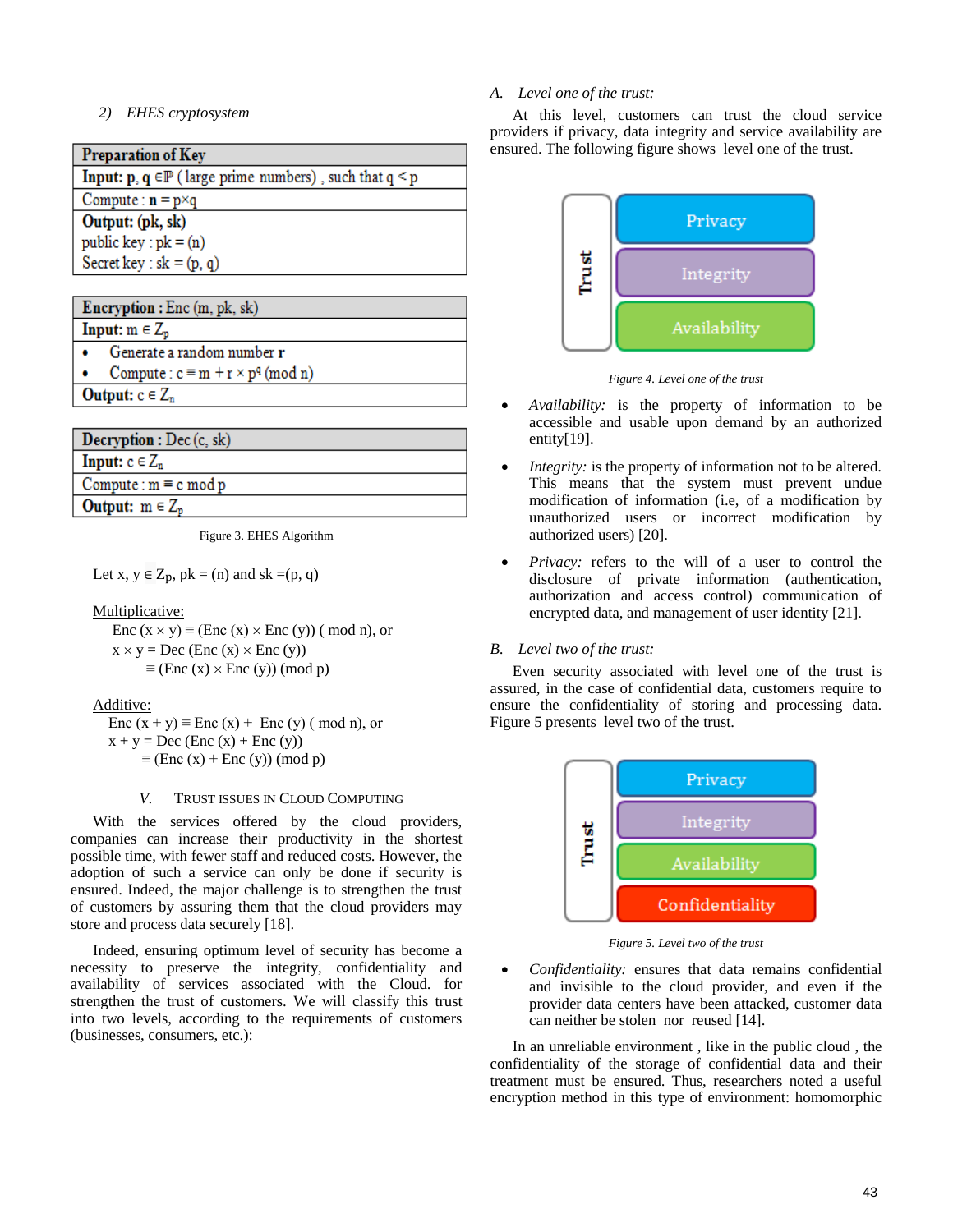encryption. Homomorphic encryption methods are able to perform operations on encrypted data without decrypting them and to give us results that are the same as if we had performed these operations on the raw data. This would allow us to outsource the calculation and storage of confidential data to the cloud, while keeping the secret keys that are essential to decrypting the results of operations performed on encrypted data.

## VI. LIMITS OF HE CRYPTOSYSTEMS

Today, HE technique appears as the most effective and the safest for outsourcing the calculation and storage of confidential data to the cloud. However, HE systems have certain limitations. In the following we will present the limits of the ElGamal and EHES algorithms.

#### *A. Limits of ElGamal and EHES*

The table below presents the limits of cryptosystems: ElGamal and EHES.

| Cryptosystem | Limits                                                                                                                          |
|--------------|---------------------------------------------------------------------------------------------------------------------------------|
| ElGamal      | $pk=(p, g, y)$ , sk=(a), et m <sub>1</sub> , m <sub>2</sub> ,, m <sub>k</sub> $\in \mathbb{Z}_p$<br>Multiplicative is true iff: |
|              | $\Pi$ m <sub>i</sub> < p, with i={1,2,,k}.                                                                                      |
| <b>EHES</b>  | $pk=(n)$ , sk=(d), et $x_1, x_2,, x_k \in \mathbb{Z}_p$<br>Multiplicative is true iff:                                          |
|              | $\Pi$ x <sub>i</sub> < p, with i={1,2,,k}.                                                                                      |
|              | Additive is true iff:                                                                                                           |
|              | $\sum x_i < p$ , with i={1,2,,k}.                                                                                               |

TABLE II. LIMITS OF ELGAMAL AND EHES

#### *B. Exception of EHES*

In some cases the encrypted message by EHES algorithm is itself that the clear message.

As indicated in Figure 3, the EHES encryption algorithm is as follows:

**Enc(x)** =  $x + r \times p^q$  (mod n), with  $pk=(n)$  and  $sk=(p, q)$ .

if  $\mathbf{r} \times \mathbf{p}^q = \boldsymbol{\alpha} \times \mathbf{n}$ , with  $\alpha \in \mathbb{N}^*$  therefore,  $\mathbf{Enc}(\mathbf{x}) = \mathbf{x}$ 

Demonstration:

if  $r \times p^q = \alpha \times n = \alpha \times pq \iff r \times p^{q-1} = \alpha \times q$ we get:  $p, q \in \mathbb{P}$  so now, q divides r. Therefore,  $\exists$  **r**  $\in$  N<sup>\*</sup> such that **r** $\times$ **p**<sup>q</sup> = *a* $\times$ **<b>n** 

# *C. Enhanced EHES:*

We improved EHES encryption algorithm, in in a way that the encrypted message is always different from the clear message. The new encryption algorithm of Enhanced EHES is as followings:

$$
Enc(x) = x + p^{rq} (mod n)
$$

Demonstration:

If  $p^{rq} = \alpha \times n = \alpha \times pq \Leftrightarrow p^{r(q-1)} = \alpha \times q$ we get:  $p, q \in \mathbb{P}$  so now,  $\vec{\mathcal{A}} \ \alpha \in \mathbb{N}^*$  such that  $p^{rq} = \alpha \times n$ Therefore, always:  $\text{Enc}(x) \neq x$ 

#### VII. CONCLUSION AND FUTURE WORKS

In this article, we discussed the importance of adopting the homomorphic encryption technology for cloud providers. This technique allows them to preserve the confidentiality of sensitive data in order to strengthen the trust of their clients. Also, we have presented the limits of the ElGamal and EHES cryptosystems and we proposed an improved version of the EHES algorithm.

In our future work, we will focus on the analysis and improvement of homomorphic encryption algorithms of different systems, and we will determine their limits and performance.

#### ACKNOWLEDGMENT

I would like to thank my supervisor Mr. Abdellah EZZATI and my framing Mr. Abderrahim BENI HSSANE for the help, encouragement and guidance they have given me, in order to achieve this modest work.

#### **REFERENCES**

- [1] P. Mell, T. Grance, "The NIST Definition of Cloud Computing," National Institute of Standards and Technology, U. S. Department of Commerce, September 2011.
- [2] M. Ogburn, C. Turner, P. Dahal, "Homomorphic Encryption," In Complex Adaptive Systems, Publication 3, Cihan H. Dagli, Editor in Chief Conference Organized by Missouri University of Science and Technology 2013 - Baltimore, MD, Elsevier, 2013, pp. 502 – 509.
- [3] S. Sutar, G. Patil, "Privacy Management in Cloud by making use of homomorphic Functions," International Journal of Computer Applications, 2012, 37(2), pp. 13 – 16.
- [4] Rivest, Ronald L., Len Adleman, and Michael L. Dertouzos, "On data banks and privacy homomorphisms," Foundations of secure computation 4,  $N^{\circ}$ . 11 (1978), pp 169 – 180.
- [5] S. Goldwasser, S. Micali, "Probabilistic encryption and how to play mental poker keeping secret all partial information," in Proceedings of 14th Symposium on Theory of Computing , 1982, pp. 365 – 377
- [6] T. ElGamal, "A public key cryptosystem and a signature scheme based on discrete logarithms," IEEE Transactions on Information Theory, 1985, pp. 469 – 472.
- [7] Pascal Paillier, "Public-key cryptosystems based on composite degree residuosity classes," In 18th Annual Eurocrypt (EUROCRYPT'99), Prague, Czech Republic , volume 1592, 1999.
- [8] D. Boneh, E. Goh, K. Nissim, "Evaluating 2-DNF formulas on ciphertexts," In Theory of Cryptography Conference, TCC'05, pp. 325–341,Springer, 2005.
- [9] Xing Guangli, CHEN Xinmeng, ZHU Ping, MA Jie. "A method of homomorphic encryption," Wuhan University Journal of Natural Sciences, Vol.11, No.1, pp.181-184, 2006.